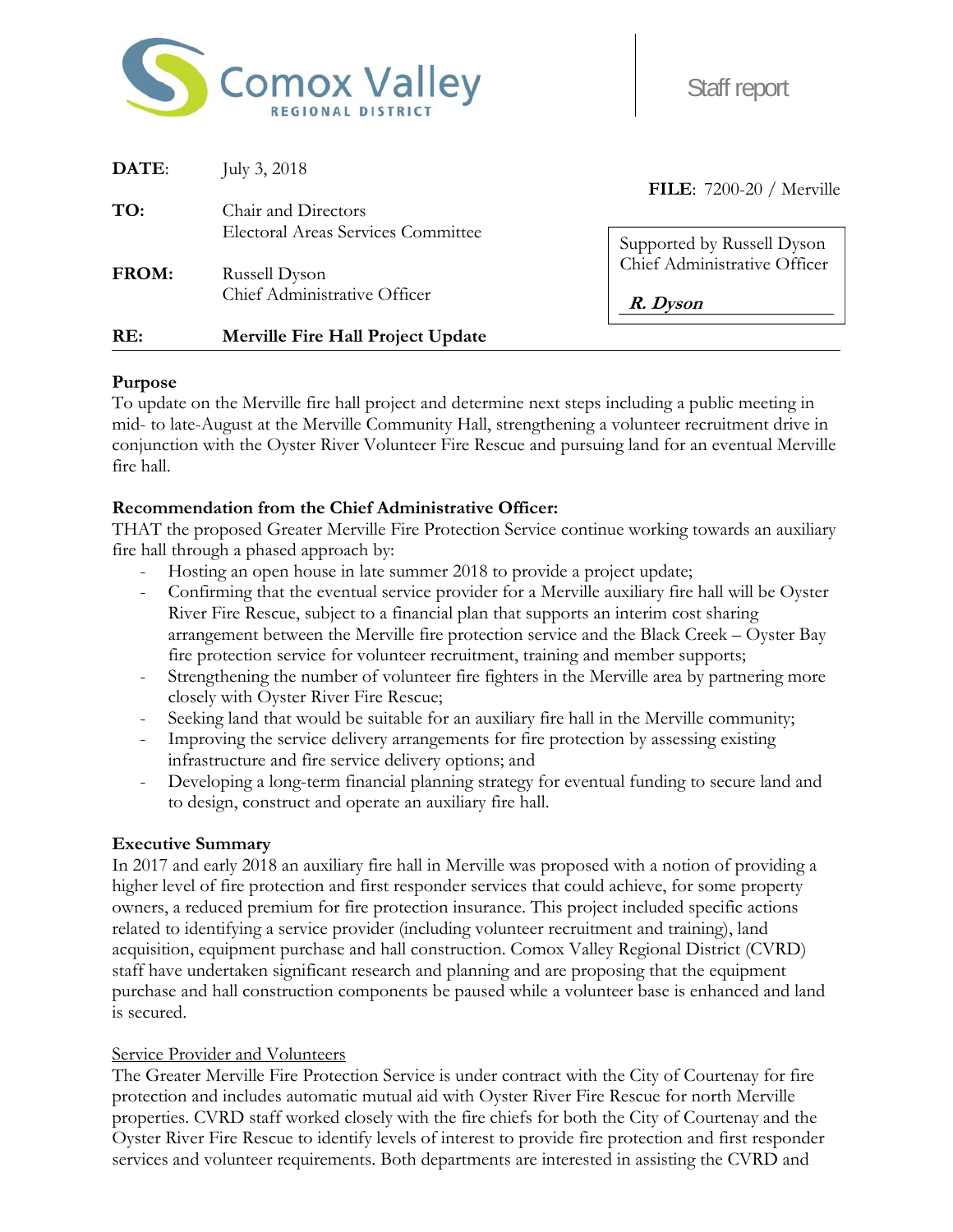# **Staff Report –Merville Fire Hall Project Update Page 2 Page 2 Page 2**

both departments identify a real concern related to the number of volunteers required to operate a Merville fire hall. Recruiting and retaining volunteers for fire departments across British Columbia is chronically challenging and very few individuals have expressed interest in response to initial recruitment efforts in the Merville area. Rather than constructing and equipping a hall for which the CVRD has too few volunteers to operate, staff are recommending that hall construction be paused while a concerted recruitment drive is conducted in partnership with the Oyster River Fire Rescue. The Merville volunteer base can be strengthened to a point in the future where sufficient volunteer firefighter interest would support constructing a hall.

Should the recommendation in this report be approved, staff would develop a financial plan that supports an interim cost sharing arrangement between the Merville fire protection service and the Black Creek – Oyster Bay fire protection service for volunteer recruitment, training and member supports. The cost sharing arrangement would be presented to both a future Electoral Areas Services Committee meeting and also a Black Creek – Oyster Bay Services Committee meeting to ensure that all parties support the initiative.

For context, a minimum of 15 trained volunteers are required for an auxiliary hall to be operational, and best practices suggest that a training cohort should begin with 25 individuals and would last between 12 and 16 months. Therefore, in order to open an auxiliary hall by early 2020 as planned, a training class of 25 volunteers must begin by September 2018.

### **Land Acquisition**

CVRD staff have worked with a local real estate firm to identify potentially suitable properties for a Merville fire hall. This work has included reviewing properties for sale that meet the preliminary criteria, responding to calls from members of the public who are interested in selling their own properties, and reviewing other properties that could be available or suitable in the community. Land acquisition is a key component to this project. Detailed design, cost estimates, community engagement and service provider logistical support are all dependent on a property being identified, if not purchased. Despite the staff recommendation to pause the fire hall construction and equipment purchase, staff would continue to seek suitable land. Should land become available, staff will report to the Electoral Areas Services Committee at an in-camera session. Through annual budget deliberations, staff would also consider and may recommend some funds be placed in a reserve fund for future land acquisition and other future project costs, thereby reducing any future borrowing requirements.

### Equipment Purchase

The fire hall construction concept would have required funds to purchase a fire tanker truck, pumper truck and other miscellaneous gear and equipment as necessary. Should the new hall construction be paused, staff would refocus its attention on service improvements that are more achievable and appropriate in the shorter term. For example, a more concerted effort would be given to identifying community enhancements to improve fire protection such as water tower placement and equipment that might be located within the community. While these incremental improvements might not change a homeowner's insurance premiums, a stronger fire protection presence could be implemented.

### Hall Construction

Herold Engineering has prepared preliminary design drawings and cost estimates for an auxiliary fire hall. The purpose of this work was to provide cost estimates that could have been used in an October 20 referendum for a loan authorization bylaw. Original (and very preliminary) budget estimates from late 2017, before Herold Engineering was retained on this project, placed the hall construction at \$500,000. Herold Engineering is suggesting that the actual construction costs may be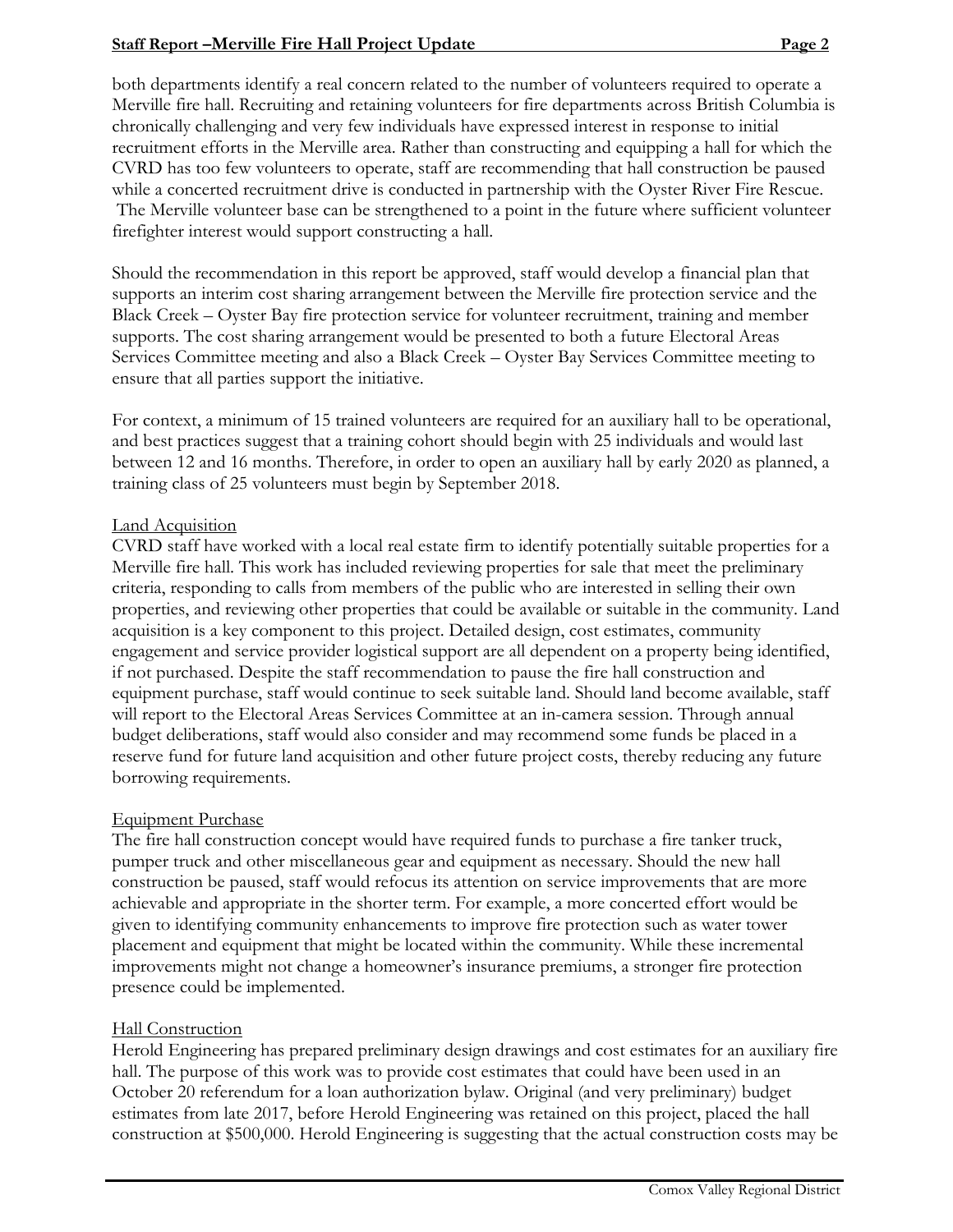# **Staff Report –Merville Fire Hall Project Update Page 3 Page 3**

between \$900,000 and \$1,300,000, given their experience building other fire halls on Vancouver Island over the past couple of years. Appendix A includes the preliminary design drawings and building layout. While the recommendation in this staff report is to pause the fire hall construction project, the design drawings and project cost estimates will be valuable to provide suitable context for a fire hall when the construction project is ready to proceed.

### Financial Considerations

A primary consideration for converting Merville Fire Protection to a CVRD service and constructing an auxiliary fire hall was to provide for insurance cost savings to property owners in addition to improved fire protection and first responder services. While adding an auxiliary hall for the area could lower fire insurance premiums for some property owners, particularly in the Seal Bay and Tsolum-Farnham areas, the savings would not be universal. Research suggests that many property owners would not experience the lower insurance premiums due to

- a) automatic mutual aid being available for northern Merville properties since early 2018; and
- b) southern Merville properties being within a 13 kilometer response distance from the Courtenay fire hall.

The insurance industry may however in the future move away from offering reduced premiums to those properties currently benefiting from automatic mutual aid and apply a higher rate structure for properties more than eight kilometers from a fire hall. This action would change the financial situation and might signal the appropriate time for an auxiliary fire hall construction.

### Public Engagement

An open house is proposed for August in the Merville Community Hall. The contents of this report as well as some visual material illustrating the geographic extent of the services and fire protection will be provided. CVRD staff would explain the research and due diligence undertaken to this point in time. As well, the path forward could be explained and important decision-making points explored. The August open house will build upon newsletters that were mailed to residents and the CVRD website that contains current project information (www.comoxvalleyrd.ca/mervillefire).

Important messages to convey during the open house and through community conversations include

- The CVRD is keeping the community's interests at the front of mind by respecting the use of tax payers' funds.
- Certain key decisions should be made, such as confirmation that the number of volunteer fire fighters is sufficient, before constructing a hall.
- In order for the hall to proceed, the CVRD is:
	- o Finalizing the merger of the Merville and Tsolum-Farnham fire protection services, enabling a more coordinated community approach to constructing a hall;
	- o Bolstering the number of volunteer firefighters in the Merville area to allow the community to staff its own hall;
	- o Setting aside reserve funds for a future hall and equipment to minimize eventual borrowing costs; and
	- o Continuing to secure land to more easily facilitate the hall construction because highway access, community fit and geotechnical details will be known,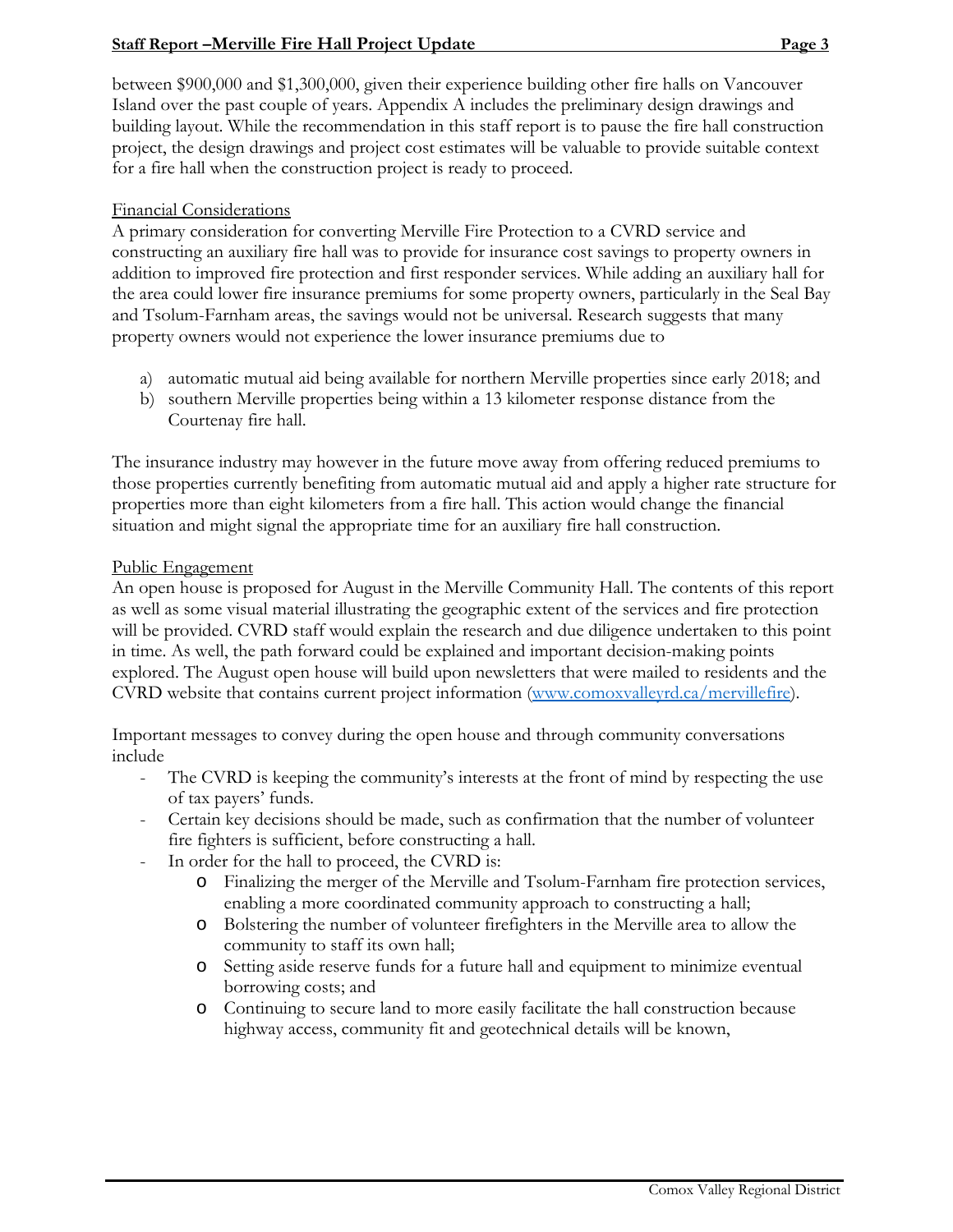| Prepared by:                                              | Concurrence:             | Concurrence:              |                   |  |  |  |  |
|-----------------------------------------------------------|--------------------------|---------------------------|-------------------|--|--|--|--|
| J. Warren                                                 |                          |                           |                   |  |  |  |  |
| James Warren                                              | James Bast               |                           | T. Ian Smith, MCE |  |  |  |  |
| General Manager of Corporate                              | Manager of Fire Services | General Manager of        |                   |  |  |  |  |
| Services                                                  |                          | <b>Community Services</b> |                   |  |  |  |  |
|                                                           |                          |                           |                   |  |  |  |  |
| <b>Stakeholder Distribution (Upon Agenda Publication)</b> |                          |                           |                   |  |  |  |  |
| City of Courtenay Fire Chief Bardonnex                    | ✔                        |                           |                   |  |  |  |  |

Oyster River Fire Rescue Chief Green

Attachments: Appendix A – "Design Drawings"

Appendix B – "Merville Auxiliary Fire Hall Project – Current Status (July 2018)"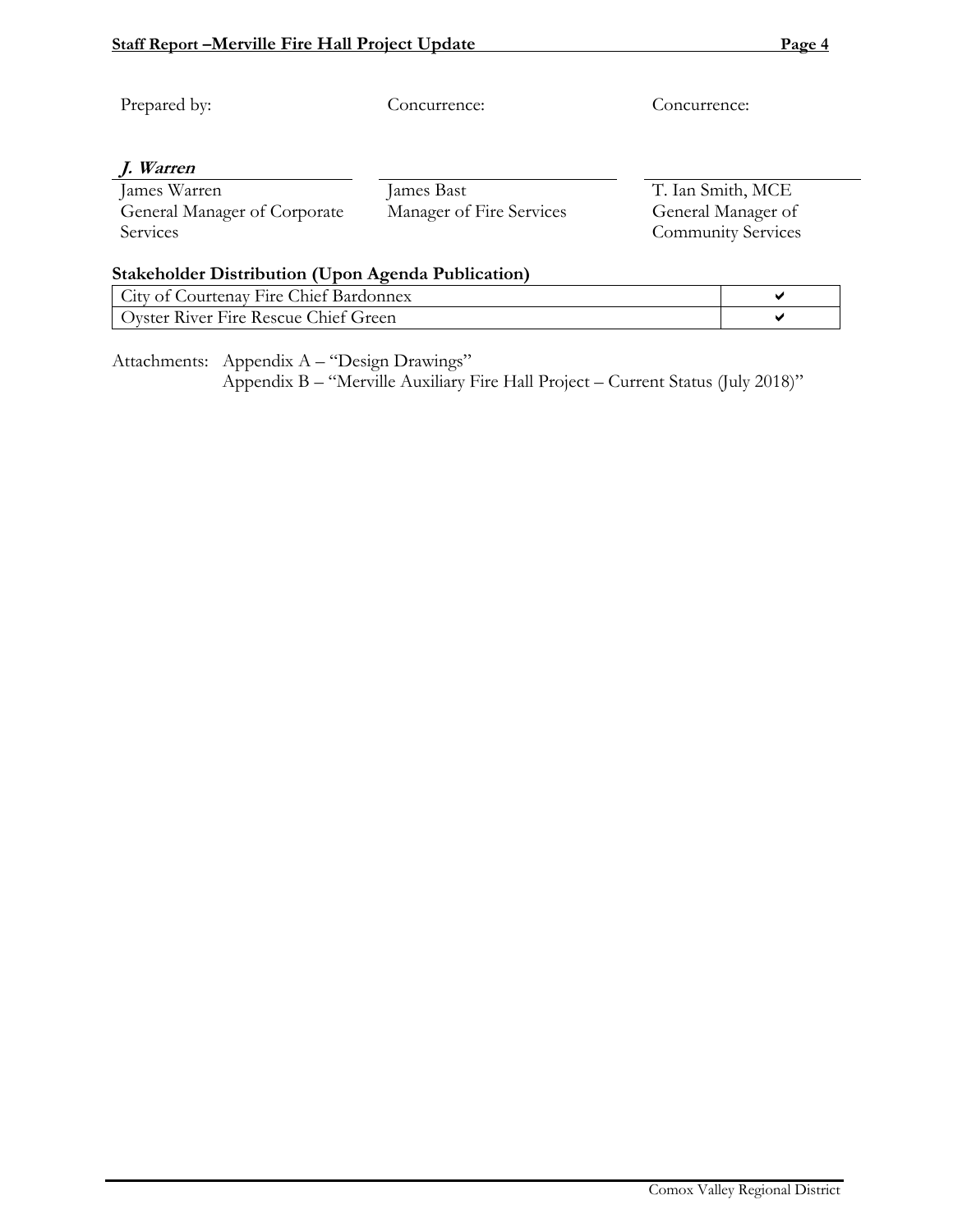26' - 6" 11' - 6"

 $\blacksquare$ 



ARCHITECTURAL D 24" x 36"

DESTROY ALL DRAWINGS SHOWING PREVIOUS REVISION

 $1/4" = 1'-0"$ MAIN FLOOR 2720 SQFT





C

\: Local Revit Files\4360-001 Merville Firehal \_l DMatthews.rvt

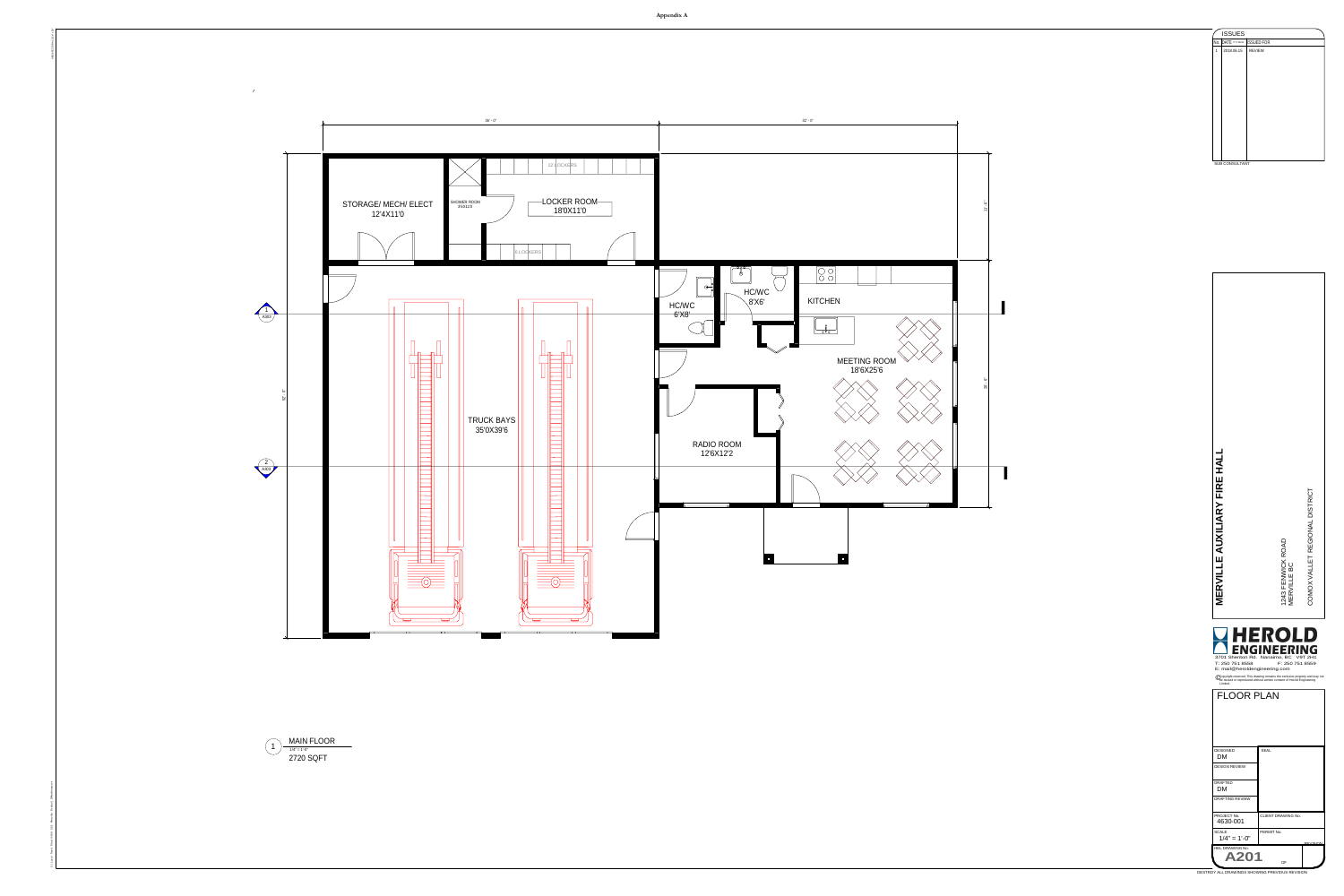

DESTROY ALL DRAWINGS SHOWING PREVIOUS REVISION





|   | <b>ISSUES</b>             |               |  |
|---|---------------------------|---------------|--|
|   | No. DATE <b>WYY.MM.DD</b> | ISSUED FOR    |  |
| 1 | 2018.06.15                | <b>REVIEW</b> |  |
|   |                           |               |  |
|   |                           |               |  |
|   |                           |               |  |
|   |                           |               |  |
|   |                           |               |  |
|   |                           |               |  |
|   |                           |               |  |
|   |                           |               |  |
|   |                           |               |  |
|   |                           |               |  |
|   |                           |               |  |
|   |                           |               |  |
|   |                           |               |  |

C





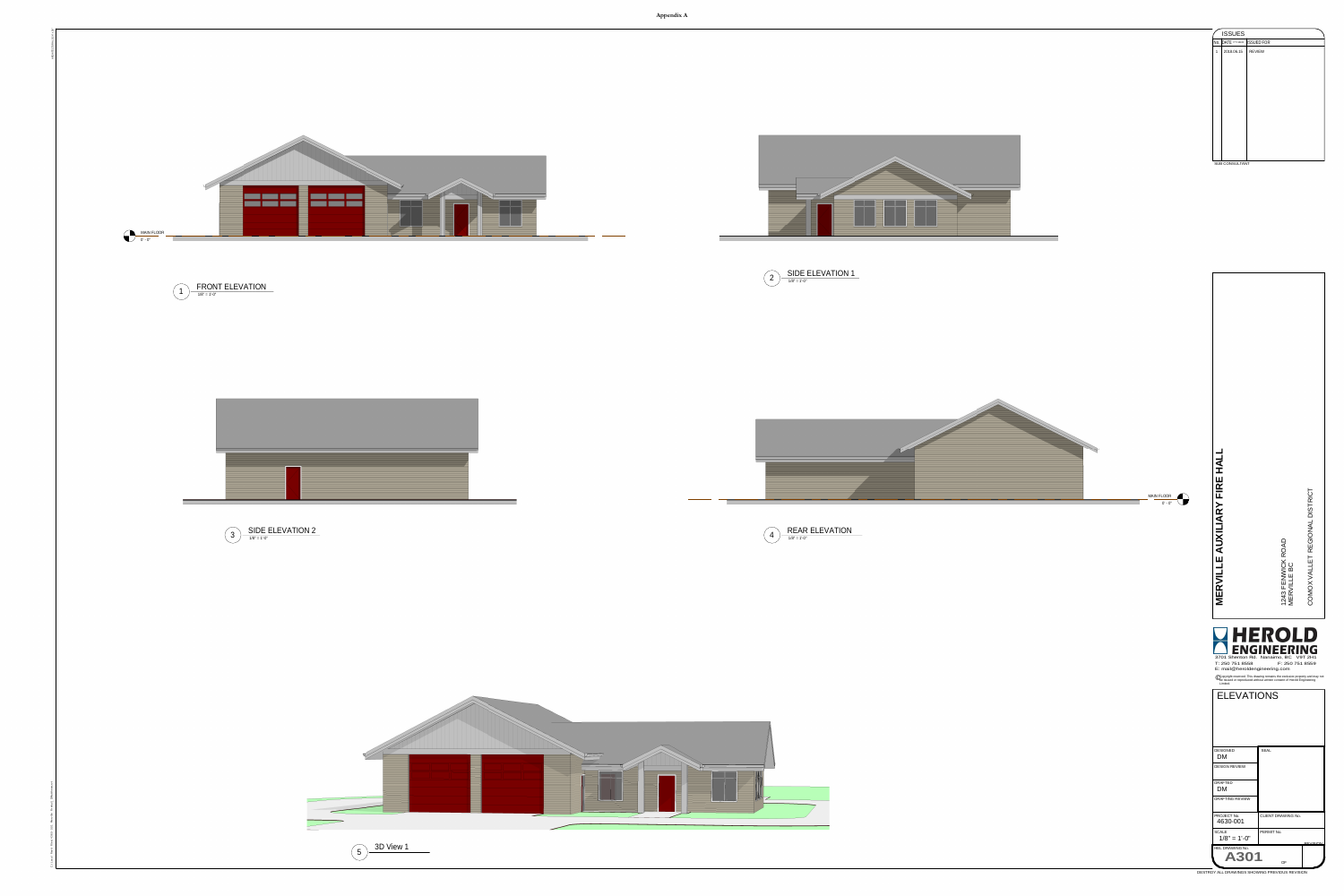ARCHITECTURAL D 24" x 36"

DESTROY ALL DRAWINGS SHOWING PREVIOUS REVISION



|     | <b>ISSUES</b>         |               |
|-----|-----------------------|---------------|
| No. | DATE <b>WYY.MM.DD</b> | ISSUED FOR    |
| 1   | 2018.06.15            | <b>REVIEW</b> |
|     |                       |               |
|     |                       |               |
|     |                       |               |
|     |                       |               |
|     |                       |               |
|     |                       |               |
|     |                       |               |
|     |                       |               |
|     |                       |               |
|     |                       |               |
|     |                       |               |
|     |                       |               |
|     |                       |               |
|     |                       |               |
|     | SUB CONSULTANT        |               |



C

\: Local Revit Files\4360-001 Merville Firehal \_l DMatthews.rvt